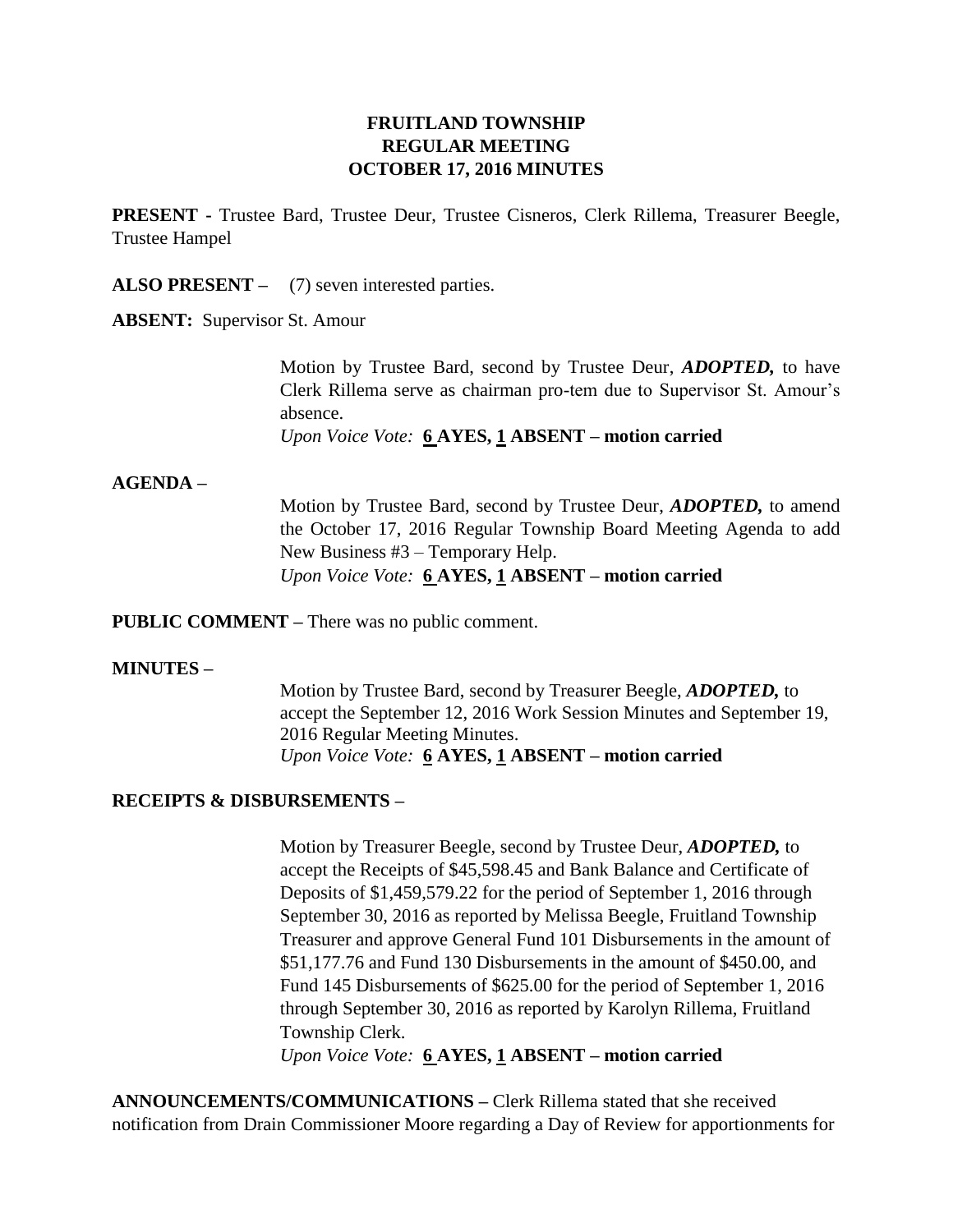the Mason Drain to be held on Tuesday, October 25, 2016. She will speak to Attorney Even if the township needs to attend. A thank you was received from the Ragnar Run Race for allowing them to run through the township at the end of September. The White Lake Area Chamber of Commerce will be hosting their Annual Dinner at Buzz's Lakeside Inn on Monday, October 24, 2016. If anyone is interested in attending, please make your own RSVP. The Muskegon County Road Commission annual Roadkill Dinner will be held on October 26<sup>th</sup>. Please RSVP to Clerk Rillema by Monday, October 24. A flyer was received for a Muskegon County Outreach meeting regarding a non-motorized plan and new bike maps on November 2, 2016 at the West Michigan Shoreline Regional Development Commission. All are encouraged to attend.

# **COMMITTEE/BOARD UPDATES –**

• Planning Commission – Trustee Deur stated that at the last planning commission meeting, discussion continued on amending Article III - Fences, Hedges, Berms and Screens ordinance. It was consensus to send the amendments back to their subcommittee for further discussion.

## **OLD BUSINESS –**

1. 4790 Bard Road – Clerk Rillema stated that the Varney's who purchased the property were in the audience.

> Motion by Trustee Deur, second by Trustee Bard, *ADOPTED,* to unsuspend from Roberts Rules of Order to allow the Varney's to speak to the board freely at 5:14 PM. *Upon Voice Vote:* **6 AYES, 1 ABSENT – motion carried**

Randy and Janet Varney stated that they purchased the property but do not legally own it until December 2017. Current condition of the property is poor but they approached the neighboring property owners and explained their situation. On October 12, 2016 they had four of the neighboring properties sign a statement allowing the Varney's to clean up the property at 4790 W. Bard Road once they received a deed after December 16, 2017. Board members asked questions of the Varneys and were pleased with their purchase.

> Motion by Trustee Bard, second by Trustee Deur, *ADOPTED,* to suspend from open floor comments at 5:27 PM. *Upon Voice Vote:* **6 AYES, 1 ABSENT – motion carried**

## 2. Inlet Place –

Motion by Trustee Hampel, second by Trustee Deur, *ADOPTED,* to authorize Clerk Rillema to contract with MCU Construction to repair the sidewalk near Hollister's Resort known as Inlet Place in the amount of \$1,275.00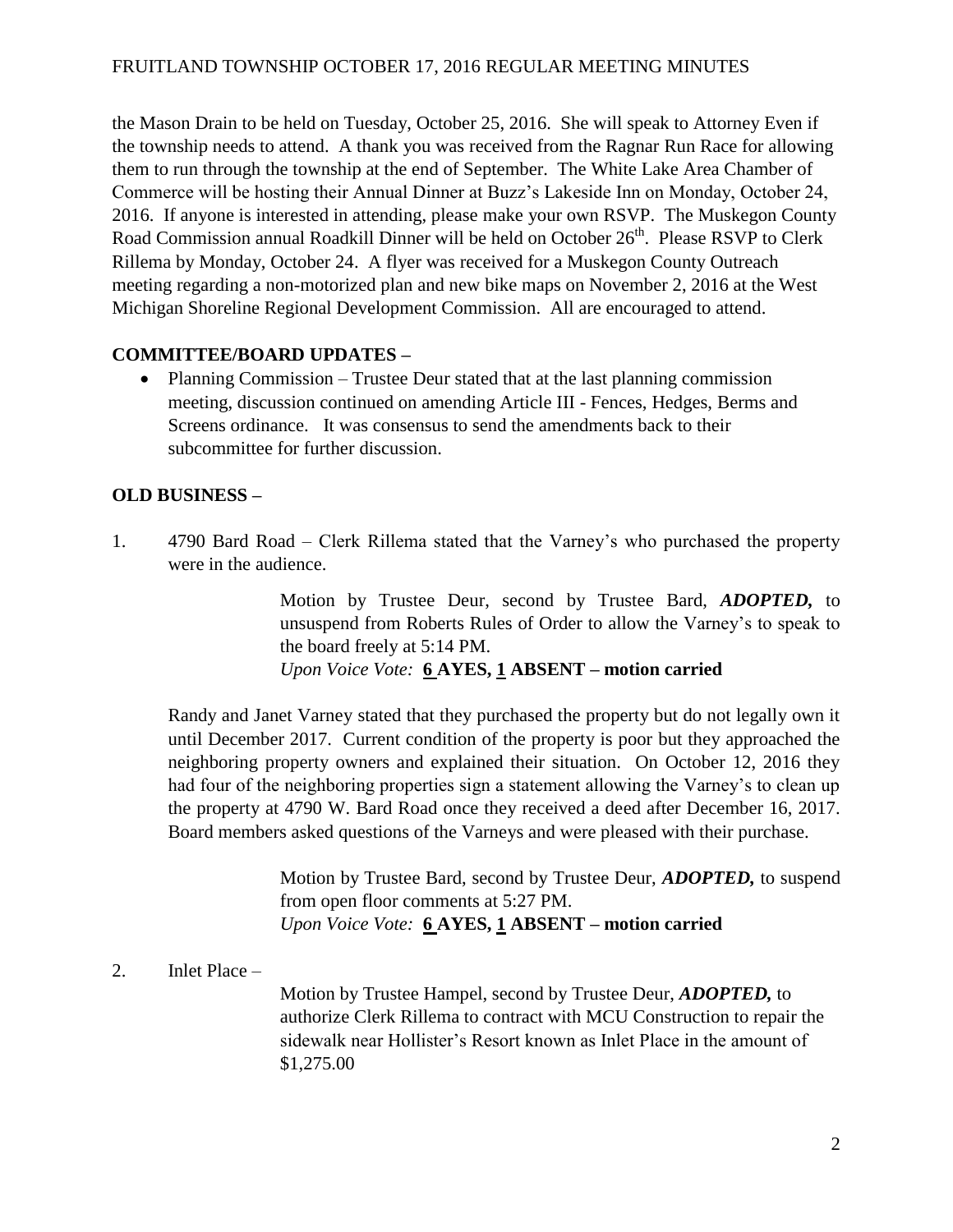*Roll Call Vote:* Trustee Hampel **AYE,** Treasurer Beegle **AYE,** Trustee Cisneros **AYE,** Trustee Deur **AYE,** Trustee Bard **AYE,** Clerk Rillema **AYE,** Supervisor St. Amour **AYE – motion carried**

## **NEW BUSINESS –**

 $1<sup>2</sup>$  $2<sup>nd</sup>$  Quarter 2016-17 Budget Amendments –

> Motion by Trustee Deur, second by Trustee Cisneros, *ADOPTED,* to authorize Clerk Rillema to make the 2nd Quarter 2016-17 Budget Amendments as presented. *Upon Voice Vote:* **6 AYES, 1 ABSENT – motion carried**

2. Sustainability Center Wood Pile –

Motion by Treasurer Beegle, second by Trustee Hampel, *ADOPTED,* to authorize Clerk Rillema to contract with White Lake Excavating to have the wood pile at the Sustainability Center chipped at a cost not to exceed \$5,000.00. *Roll Call Vote:* Trustee Bard **AYE,** Trustee Hampel **AYE,** Trustee Cisneros **AYE,** Trustee Deur **AYE,** Trustee Bard **AYE,** Clerk Rillema **AYE,** Supervisor St. Amour **AYE – motion carried**

- 3. White Lake Senior Center Contribution The board tasked Clerk Rillema and Treasurer Beegle to seek information out regarding the recently passed ballot language for the senior millage regarding funds going towards the Senior Center before any contribution is made.
- 3.5 Temporary Position Clerk Rillema stated that staff member Sally Dion will be going off for medical leave starting November 10, 2016. The board discussed filling her vacancy with a part-time employee at an hourly wage not to exceed \$13.00 an hour with no benefits.

Motion by Treasurer Beegle, second by Trustee Deur, *ADOPTED,* to authorize Clerk Rillema and Treasurer Beegle to hire a part-time employee at an hourly wage not to exceed \$13.00 an hour with no benefits. *Roll Call Vote:* Trustee Hampel **AYE,** Treasurer Beegle **AYE,** Trustee Cisneros **AYE,** Trustee Deur **AYE,** Trustee Bard **NAY,** Clerk Rillema **AYE,** Supervisor St. Amour **AYE – motion carried**

**BOARD COMMENTS –** Trustee Deur stated that at the last Parks Authority Steering Committee the proposed Resolution of Intent regarding Recreational Authorities was to be presented to each municipality for adoption. He will get with Attorney Even and it will be discussed at the November work session.